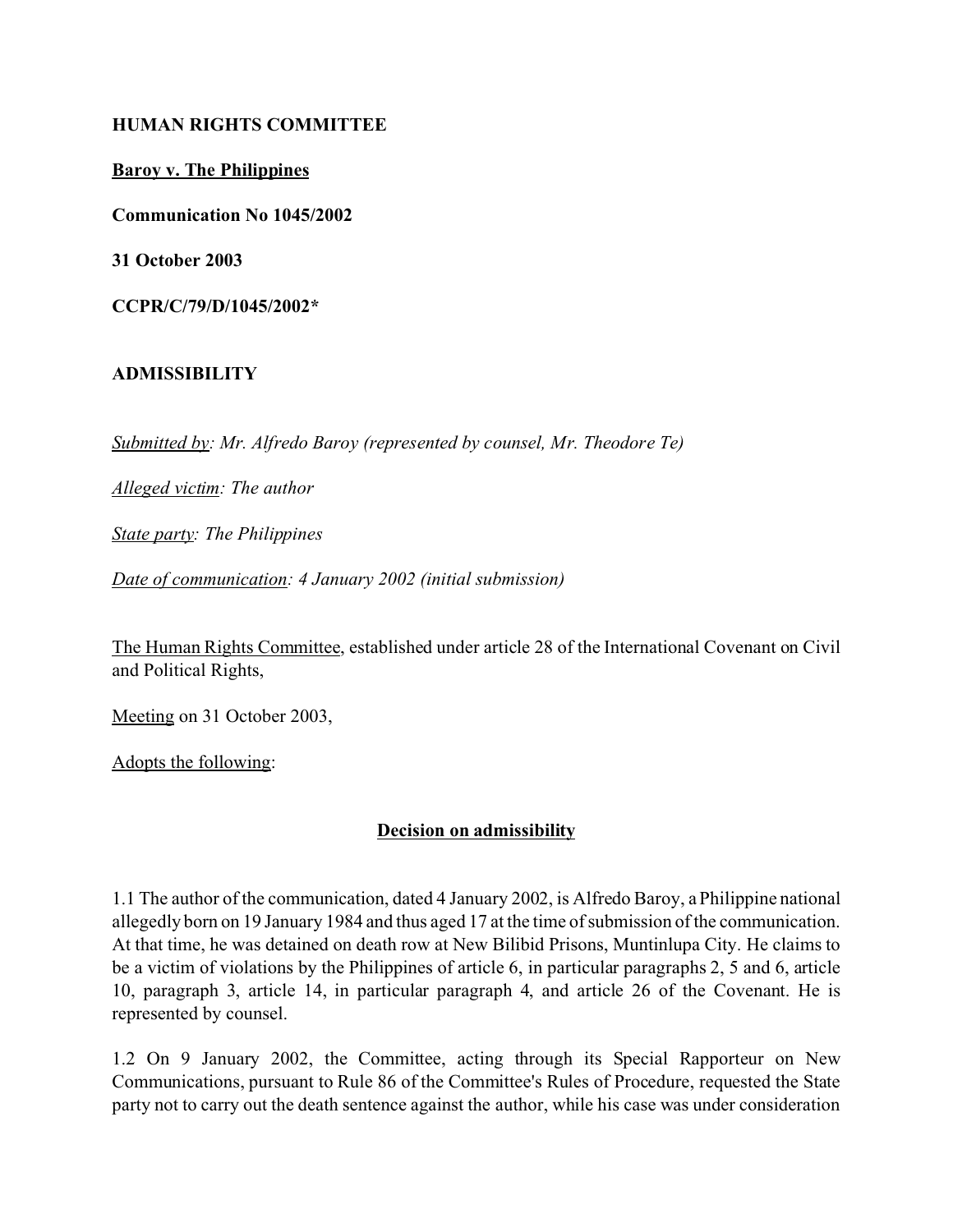by the Committee. The Special Rapporteur on New Communications further requested the State party speedily to determine the age of the author and meanwhile to treat him as a minor, in accordance with the provisions of the Covenant.

## The facts as presented by the author

2.1 On 2 March 1998, a woman was raped three times. The author and an (adult) co-accused were thereafter charged with three counts of rape with use of a deadly weapon contrary to article  $266A(1)$ ,<sup>1</sup> in conjunction with article  $266B(2)$ , <sup>2</sup> of the Revised Penal Code. It is alleged that on the date of the offence, the author would have been 14 years, 1 month and 14 days old, by virtue of being born on 19 January 1984.

2.2 At trial, the defense introduced the issue of minority through the author, who claimed to have been born in 1982. The trial court instructed the appropriate government agencies to submit evidence on his true age. Three documents were submitted. A Certificate of Live Birth listed the date as 19 January 1984, while a Certificate of Late Registration of Birth showed the date as 19 January 1981, and an Elementary School permanent record as 19 January 1980. The trial court considered, in the light of the author's physical appearance, that the author's true date of birth was 19 January 1980, thus making him over 18 years of age at the time the offence was committed.

2.3 On 20 January 1999, the author and his (adult) co-accused were each convicted of three counts of rape with a deadly weapon and sentenced to death by lethal injection. In imposing the maximum penalty available, the Court considered that there were the aggravating circumstances of nighttime and confederation, and no mitigating circumstances. By way of civil liability, each was further sentenced to pay, in respect of each count, P50,000 in indemnity, P50,000 in moral damages and P50,000 in civil damages. On 4 January 2002, the communication was submitted to the Committee.

2.4 On 9 May 2002, the Supreme Court, on automatic review, affirmed the conviction but reduced the penalty from death to *reclusion perpetua*, on the basis that no aggravating circumstances had been sufficiently alleged and proven to exist. On the contrary, the trial court had overlooked a mitigating circumstance of "accidental" (that is, non-habitual) intoxication. As to the issue of minority, the Court considered that the record showed that the author had been coached by his mother to lie about it, and thus, having been "obviously fabricated", minority had not been made out.

2.5 The author subsequently filed a partial motion for reconsideration of the 9 May 2002 judgment, reiterating his claim of minority as a privileged mitigating circumstance. The motion was based on a purported certificate of live birth, certified as a true copy by the Office of the Civil Registrar General, showing that the author was born on 19 January 1984 (and making him 14 years of age at the time of the commission of the offence).

# The complaint

3.1 The author claims to have been a victim of a violation of article 6, paragraph 2, both alone and in conjunction with paragraph 6. The author explains that following the constitutional abolition of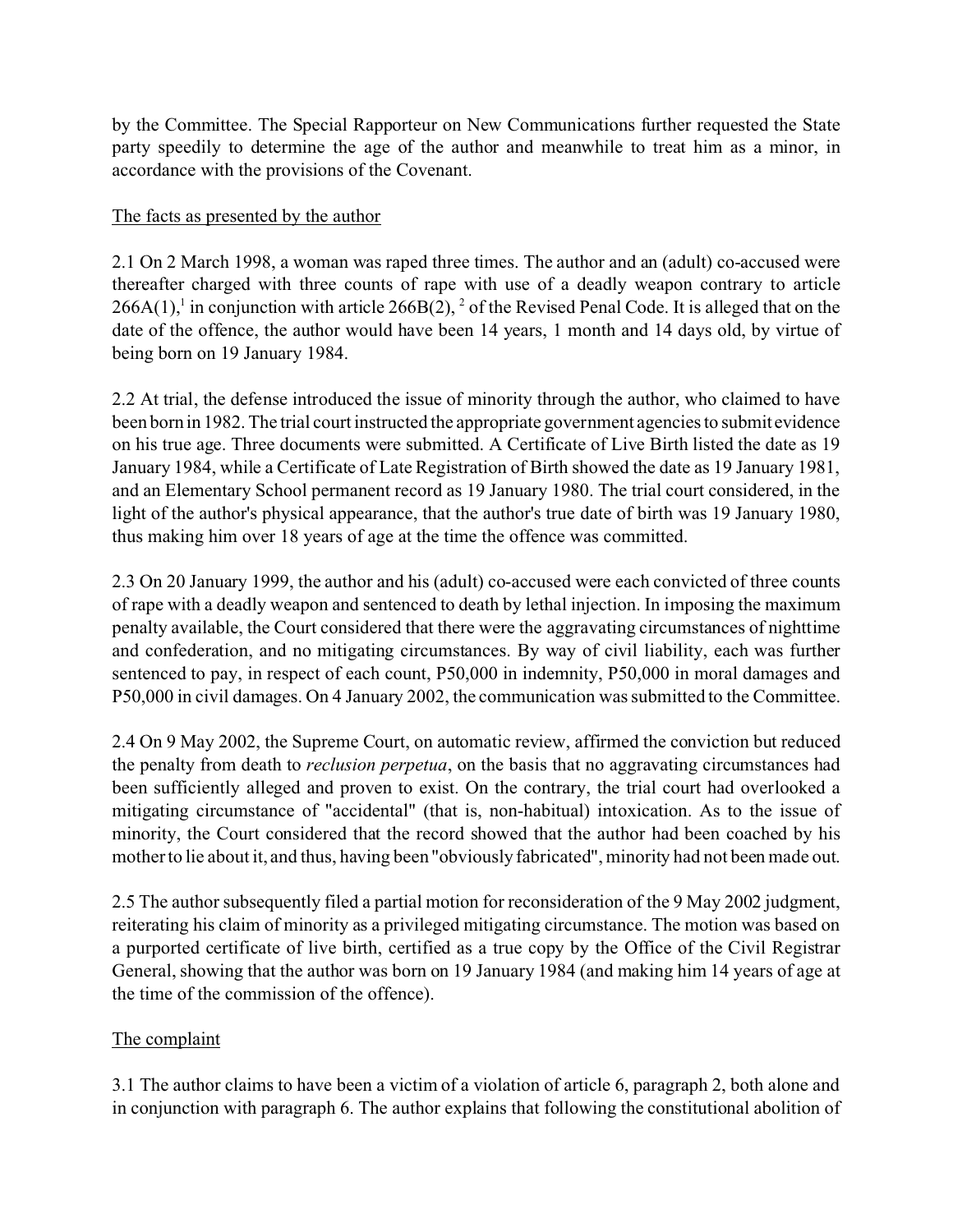capital punishment in 1987, the Congress in 1994 reintroduced the death penalty by electrocution through the *Republic* Act 7659. This legislation made, *inter alia*, rape by use of deadly weapon or by two or more persons, a death-eligible offence (that is, the death penalty was the maximum penalty but not mandatory).The mode of death was changed to lethal injection and the range of offences was subsequently expanded by legislation. Up to 2000, seven individuals were executed. In 2000, the former President imposed a temporary moratorium. No concrete moves to repeal or review the death penalty were undertaken over this period. In 2001, the current President revoked the moratorium and announced that executions would resume. The author argues, as a result, that article 6, paragraph 2, in conjunction with paragraph 6, prohibits the re-imposition of the death penalty, once abolished. In addition, the offence for which the author was convicted was not a "most serious crime", as required by article 6, paragraph 2, of the Covenant.

3.2 The author claims a violation of article 10, paragraph 3, as after his conviction he was detained on death row with other convicts sentenced to death, regardless of his age. He was not accorded special treatment as a minor and was detained with adult criminals.

3.3 The author further claims a violation of article 14, in particular paragraph 4. He was not accorded a separate procedure that would protect his rights considering his legal status as a minor. No preliminary determination was made as to his minority, with the trial court simply placing the burden of proof on the defence. Despite evidence from State authorities that the author was either born in 1981 or 1984, in either case making him a minor at the time of commission of the offence, the trial court arbitrarily determined his birth year as 1980, thus making him 18 years at the time of the offence.

3.4 The author finally claims a violation of article 26, in that his age was arbitrarily determined to be 18, despite evidence of his birth being either in 1981 or 1984. The trial court refused to treat him as a minor and singled him out with the intention of arbitrarily determining the year of his birth, contrary to the evidence presented.

3.5 By way of relief, the author petitioned the Committee to request, through interim measures of protection, the State party speedily to determine his age and urgently to transfer to an appropriate facility, consistent with his status as a minor, until he reached majority. As to issues on the merits, he requested the Committee to declare (i) his three death sentences, imposed upon a minor at time of commission of the offences, to be contrary to article 6, paragraph 5, (ii) his detention on death row, as a minor, without regard to his legal status as such, to be contrary to article 10, paragraph 3, (iii) the failure to consider his legal status as a minor during the trial to be contrary to article 14, paragraph 4, and (iv) the re-imposition of capital punishment and the declared policy of the President to carry it out to be contrary to article 6, paragraph 2, in conjunction with paragraph 6. He petitioned the Committee to request the State party to take all appropriate action on the death sentences imposed upon him, consistent with its own laws on juvenile offenders and its obligations under the Covenant.

The State party's submissions on admissibility and merits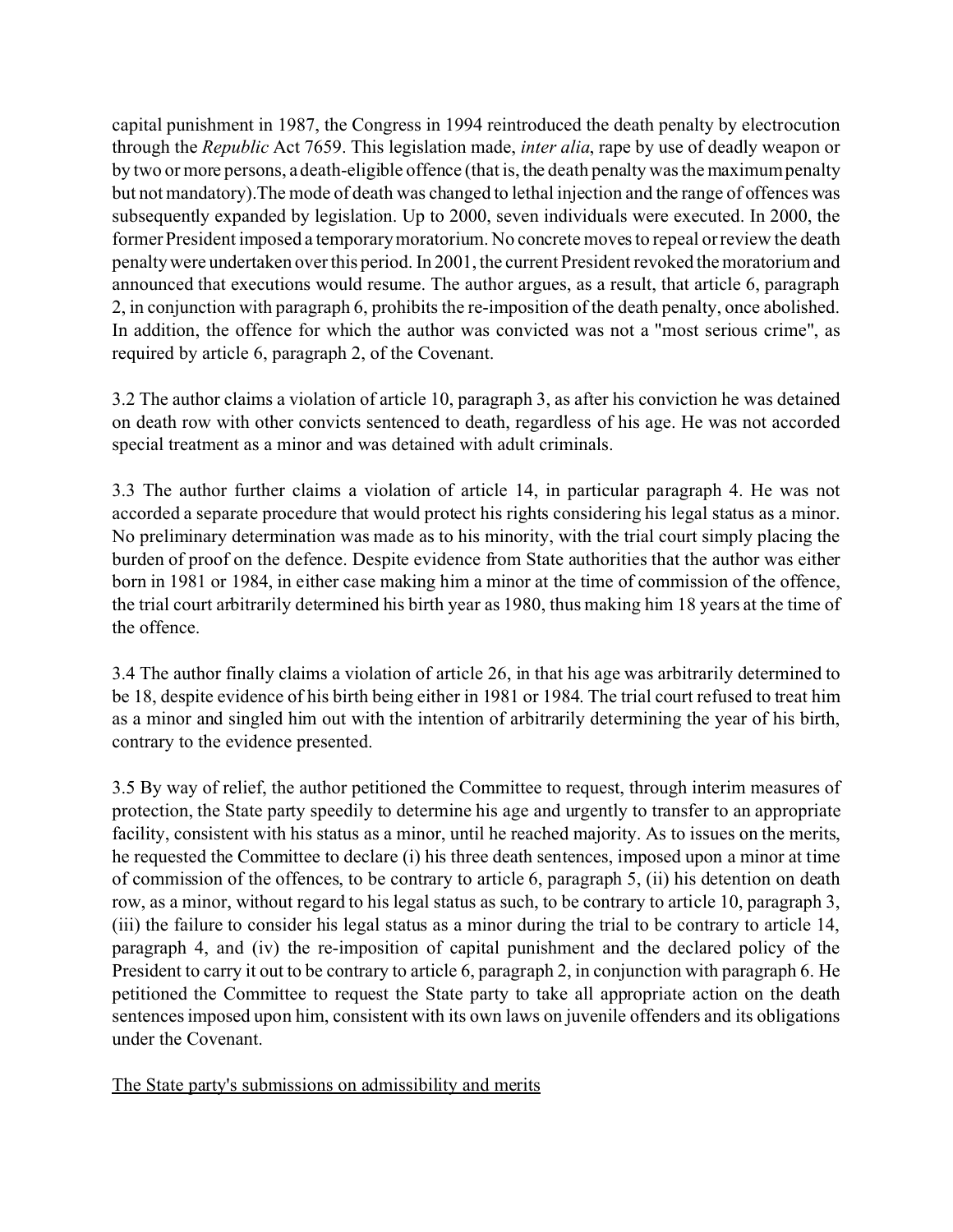4.1 By Note verbale of 9 July 2002, the State party contested the admissibility of the communication. The State party argues that, as the author's appeal was pending before the Supreme Court at the time of submission of the communication, his complaints were "by and large speculative and premature" and the communication was inadmissible for failure to exhaust domestic remedies.

4.2 In addition, the State party argues that the Supreme Court's decision of 9 May 2002 "can very well result in the case before the HRC being considered moot". The Court, for reasons other than alleged minority, reduced the sentence to *reclusion perpetua*. For that reason, the claims with respect to the validity of the death penalty law should be deemed moot. It also rejected the claim of minority, finding it "obviously fabricated" as a result of his mother's coaching. The State party points out that as the author subsequently filed a partial motion for reconsideration of the 9 May 2002 judgment, reiterating his claim of minority as a privileged mitigating circumstance, the claim continues to be pending and should be dismissed for non-exhaustion of domestic remedies.

### The author's comments

5.1 By letter of 26 May 2003, the author rejected the State party's arguments, arguing that while a partial motion for reconsideration on the issue of minority is pending, the communication remains admissible because the Supreme Court's affirmation of the author's guilt and its failure to treat him as a minor, despite the documentary evidence presented, demonstrates that all domestic remedies have been exhausted. He submits that a remedy is not "meaningful" unless the tribunal in question is open to considering all the options. In the author's view, the fact that the Supreme Court has remained steadfast to reviewing cases based solely on the trial records presented, even in cases where a clear factual dispute is raised, shows that there is no adequate remedy left. Accordingly, the submission of the communication was not premature and should be deemed admissible.

#### Supplementary submissions by the parties

6.1 On 16 July 2003, the State party made additional submissions on the admissibility and the merits of the communication. As to admissibility, the State party argues, in addition to its earlier arguments, that the author cannot claim to be a "victim", as required by the Optional Protocol, as there has been no concrete application of law to his detriment. Indeed, as the 9 May 2002 decision of the Supreme Court reduced the imposed penalty to *reclusion perpetua*, the death penalty will not be imposed regardless of the author's age at the time of the offence.

6.2 As to the merits, the State party argues that the alleged violations are also premised on the author being a minor. The State party argues that the author's minority has not yet been satisfactorily proven, and refers to the brief of the Office of the Solicitor-General filed in response to the author's partial motion for reconsideration before the Supreme Court. In the brief, the Office considers itself "not in a position to state whether the certificate of live birth attached  $\Box$  is authentic or not", and leaves the matter to the "sound judgment" of the court. In any event, the Supreme Court has already rejected the author's claim of minority, which finding stands until such time as the Supreme Court reverses it.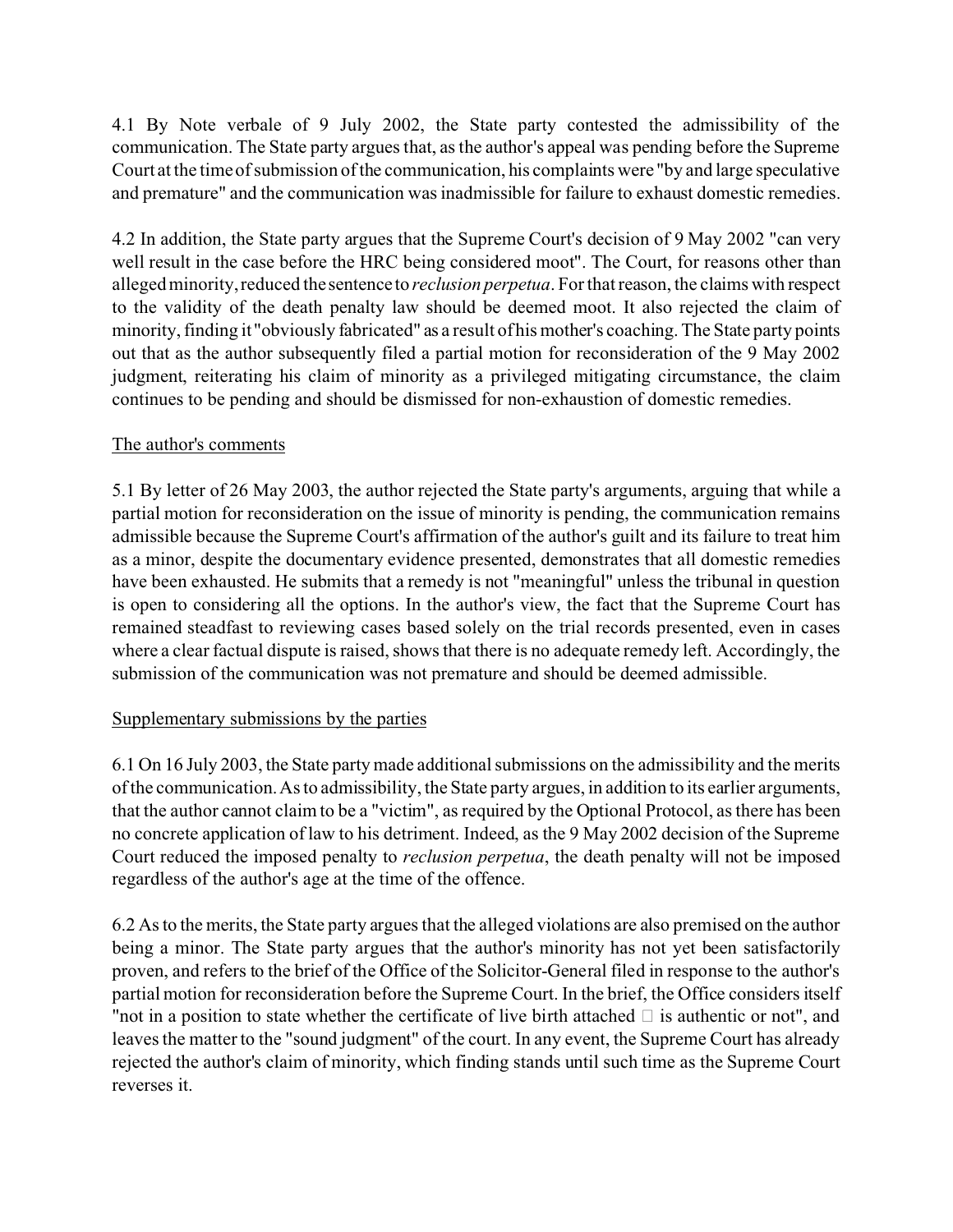6.3 On the question of the re-imposition of the death penalty in Republic Act 7659, the State party refers to the jurisprudence of its Supreme Court that the Constitution provides for re-imposition by Congress, and further that the Act was "replete with both procedural and substantive safeguards that ensure only [its] correct application".<sup>3</sup> In addition, the Court held that the punishment of death is not, per se, cruel, within the meaning of the State party's constitution. The State party also refers to the Committee's jurisprudence for the proposition that the death penalty per se is not in violation of the Covenant.<sup>4</sup>

6.4 As to the contention that the author should have received a specialized procedure for minors, the State party observes that the Supreme Court noted the trial courts findings of deviousness and criminal propensity on the part of the author. The State party argues that as the trial court's observations should be given weight in view of its first hand assessment of the author, application of any "special procedure", even if he was a minor, would "clearly be prejudicial to the administration of justice".

6.5 On the question of the treatment and segregation of juvenile convicts, the State party refers to the provisions of its Child and Youth Welfare Code (Presidential Decree 603), as interpreted by the Supreme Court. Under this regime, an offender aged over 9 and under 15 years of age at the time of commission of an offence is, in the event of a finding of guilt, not convicted but rather committed to welfare custody. If, however, the offender was aged below 18 years at the time of commission of the offence but is no longer a minor at the time of trial and conviction, such a suspended sentence is unavailable.

6.6 As to whether the author's age had been arbitrarily determined, the State party recalls the authors conflicting statements to the trial court, where he stated alternately that he was 17 years old and later that he could not recall his age but had been instructed by his mother to say 17 years. As a result and in light of his appearance, the trial court solicited official documentation, which it considered before reaching a conclusion that the author was not a minor. This finding was not reversed in the Supreme Court and remains so until such time as the Court should decide otherwise.

7.1 The author did not take the opportunity afforded to him to make additional comments in response to the State party's supplementary submissions.

## Issues and proceedings before the Committee

## Consideration of admissibility

8.1 Before considering any claim contained in a communication, the Human Rights Committee must, in accordance with rule 87 of its rules of procedure, decide whether or not it is admissible under the Optional Protocol to the Covenant.

8.2 The Committee observes that, subsequent to the submission of the communication, the Supreme Court allowed the author's appeal and substituted a term of imprisonment in place of the sentence of death. In this respect, the Committee considers that the issues raised by the author concerning the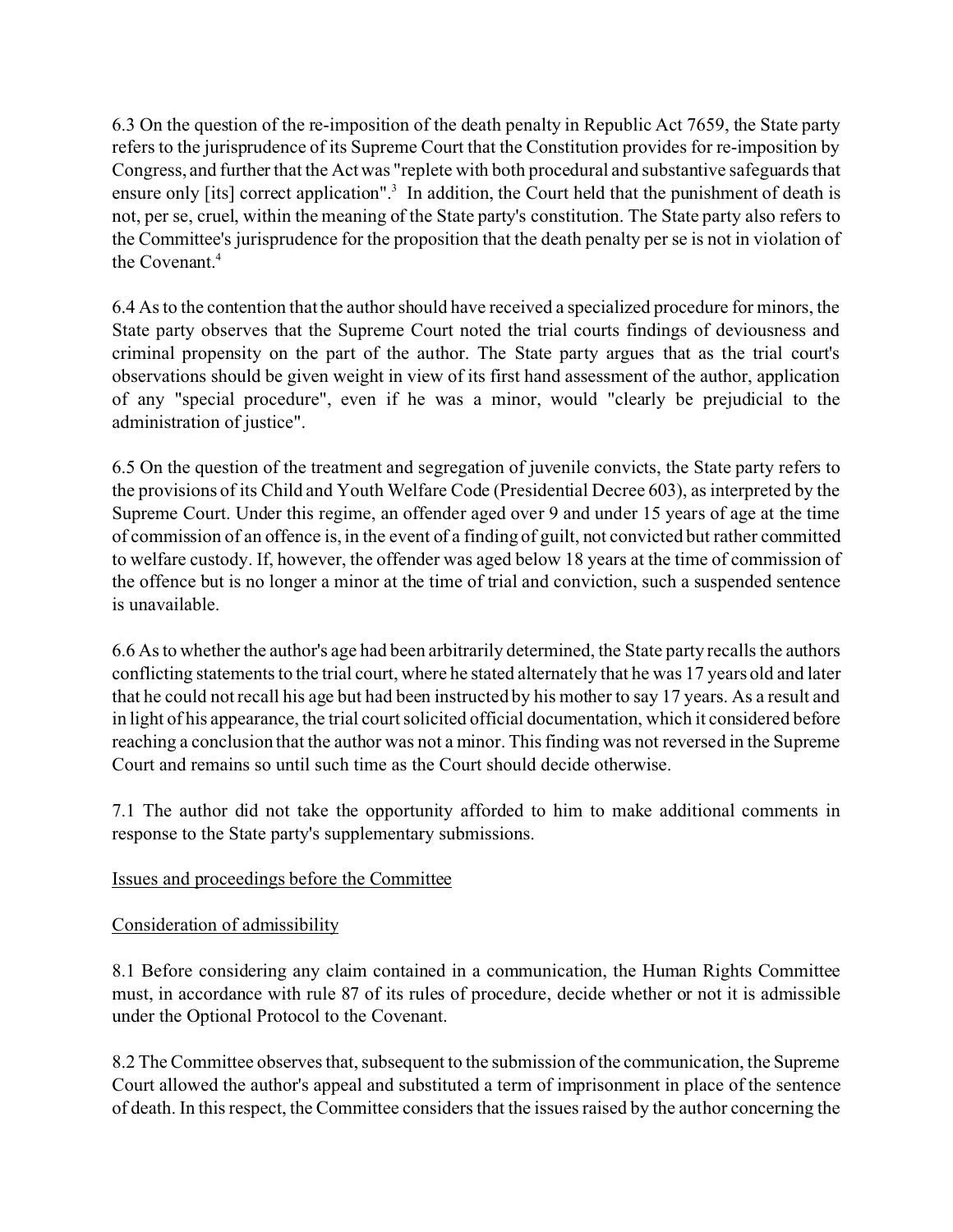alleged violations of article 6 of the Covenant through imposition of the death penalty in his case have become moot, in relation to article 1 of the Optional Protocol. Accordingly, while potentially relevant to the Committee's assessment of the remaining claims, these particular issues need not be further addressed by the Committee.

8.3 Inspite of this conclusion with respect to the claims under article 6, the Committee observes that sentencing a person to death and placing him or her on death row in circumstances where his or her minority has not been finally determined raises serious issues under articles 10 and 14, as well as potentially under article 7, of the Covenant. The Committee observes, however, with respect to the exhaustion of domestic remedies, that the author has filed a "partial motion for reconsideration", currently pending before the Supreme Court, requesting the Court to reconsider its treatment of his minority in its judgment of 9 May 2002. The Committee recalls that its position in relation to issues of exhaustion of domestic remedies is that, absent exceptional circumstances, this aspect of a registered communication is to be assessed at the time of its consideration of the case. In the present case, accordingly, the Committee considers that the questions of the authors' age and the means by which it was determined by the courts are, by the author's own action, currently before a judicial forum with authority to resolve definitively these particular claims. It follows that issues arising under articles 10 and 14 and, potentially, article 7 from the author's age and the manner in which the courts sought to determine this question are inadmissible, for failure to exhaust domestic remedies.

9. The Committee therefore decides:

\_\_\_\_\_\_\_\_\_\_\_\_\_\_\_\_\_

(a) That the communication is inadmissible under articles 1 and 5, paragraph 2(b), of the Optional Protocol;

(b) That this decision shall be communicated to the author and to the State party.

[Adopted in English, French and Spanish, the English text being the original version. Subsequently to be issued also in Arabic, Chinese and Russian as part of the Committee's annual report to the General Assembly.]

\* The following members of the Committee participated in the examination of the present communication: Mr. Nisuke Ando, Mr. Prafullachandra Natwarlal Bhagwati, Mr. Alfredo Castillero Hoyos, Ms. Christine Chanet, Mr. Franco Depasquale, Mr. Maurice Gl $\Box$ l $\Box$  Ahanhanzo, Mr. Walter Kälin, Mr. Ahmed Tawfik Khalil, Mr. Rafael Rivas Posada, Sir Nigel Rodley, Mr. Martin Scheinin, Mr. Ivan Shearer, Mr. Roman Wieruszewski and Mr. Maxwell Yalden.

# Notes

1. This provision defines rape as committed "by a man who shall have carnal knowledge of woman under any of the following circumstances: